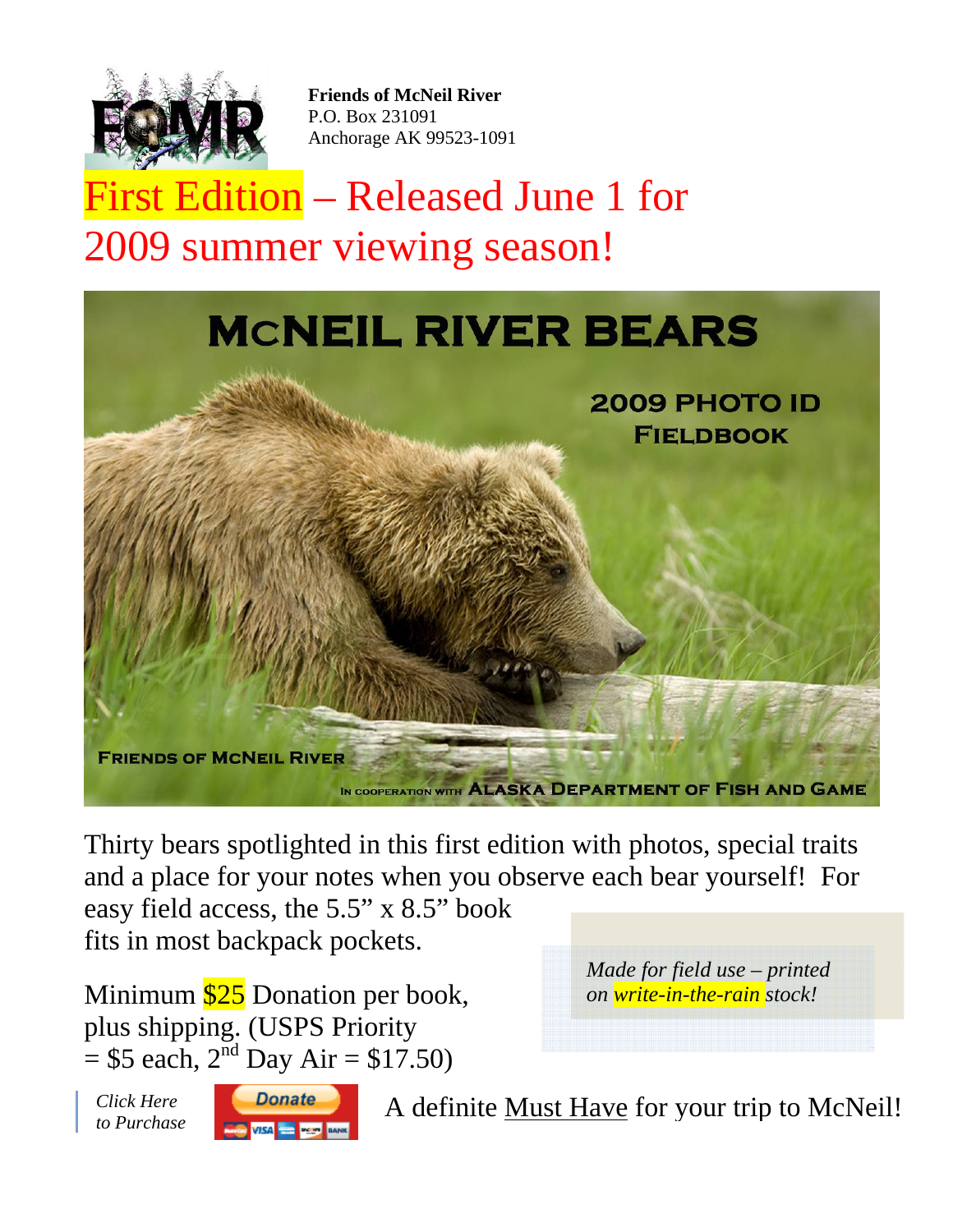### Bears - 2009 Photo ID Fieldbook Introduction!

This Fieldbook was inspired by the desire on the part of Friends of McNeil River (FOMR) and staff of the Alaska Department of Fish and Game Division of Wildlife Conservation to enhance the McNeil River visitor's experience. It was a cooperative effort that called on the experience and knowledge of current and former Sanctuary staff, in addition to help from talented and enthusiastic photographers, supporters and two of the Board of Directors of FOMR.

A first time visitor will find helpful information about the McNeil River State Game Sanctuary and Refuge, maps of the area (including vicinity, camp and trail maps), tips on bear safety, information on plants, mammals and birds in the Sanctuary, as well as descriptions and identifying photos of 30 brown bears. Never been there and want to go? We've information to help you with that, too. The bears shown in this book were photographed and identified in 2007 and 2008. A returning visitor or former visitor will recognize familiar places and animals depicted in this book and remember the very special place and experience that is the McNeil River Sanctuary.

We encourage visitors to use this "write-in-the-rain" fieldbook to actively record their visit in the sanctuary. The wildlife biologists will point out characteristics of individual bears and how they relate to the general bear population and their habitat. As you observe the bears, there are spaces for your notes in this book. Try your hand at taking photographs, sketches and notes in a careful and precise manner that may help to point out "identifying traits" of the bears. FOMR will appreciate receipt of high definition photos, along with your notes, of all your observations for possible consideration for future editions.

We welcome suggestions for future improvements. It is our intent to publish at least a second edition this coming winter with additional photography from 2009. We have been awarded a Rasmuson Foundation grant to help us with this fall's publication, which will help us make it even better for next season's visitors.

We hope you enjoy your McNeil River visit, whether in person or vicariously with this fieldbook! Sincerely,

Lennie Gorsuch, Member, FOMR Board of Directors Mike Adams, President, FOMR Board of Directors

(P.S. In case you've been there recently, the bears that are included in this first edition are separated by males (23) and females (7). Alphabetically, the males are 2-stripe, Boog, Brave Heart, Cornelius, Custer, Derek, Donnie, Droop, Dusty, Ears, Elvis, Ivan, Jordan, Luther, McDoogle, Otto, Plunger, Rocky, Scraper, Ted, Ted-Like, True Coat, and Wolfgang. The females included are Chrisco, Dakota, Diamond Eyes, Holderman, Simba, Vanilla, and Waterfall. We plan on having more in the next edition.)